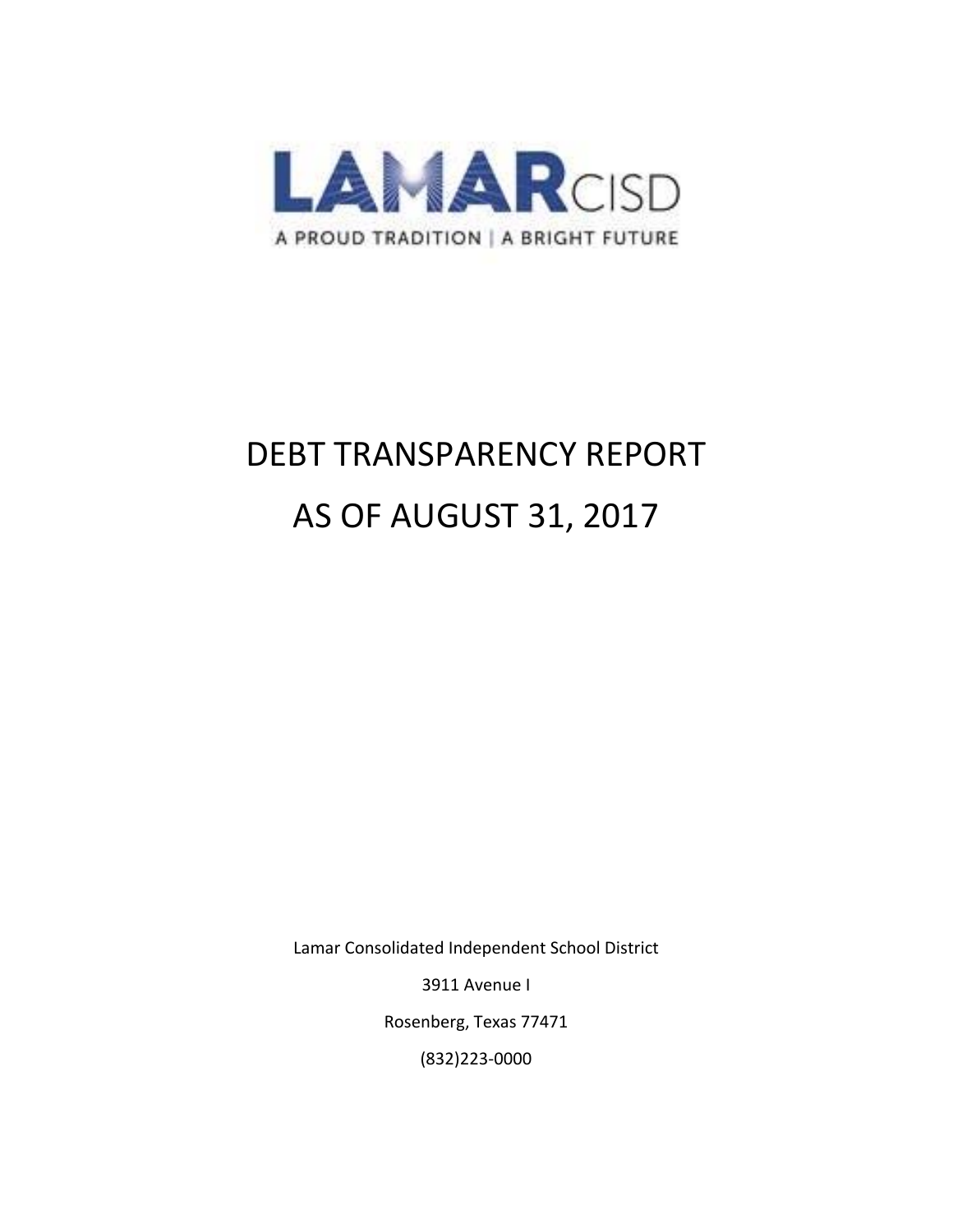### **Lamar Consolidated ISDApproved Bond Authorizations by Voters As of August 31, 2017**

|               |             |                          |                            | Authorization |                                                                                                                             |           |
|---------------|-------------|--------------------------|----------------------------|---------------|-----------------------------------------------------------------------------------------------------------------------------|-----------|
|               |             |                          | <b>Total Authorization</b> | Per Capita    |                                                                                                                             | Repayment |
| Authorization | Issued      | <b>Unissued</b>          | Amount                     | (172,428)     | Purpose for which Debt Obigation was Authorized                                                                             | Source    |
| 2006          | 281,183,937 |                          | 281,183,937                |               | Construction, acquisition and equipment of school buildings, and<br>1.631 purchase the necessary sites and new school buses | a         |
| 2011          | 249,159,215 |                          | 249,159,215                |               | Construction, acquisition and equipment of school buildings, and<br>1.445 purchase the necessary sites and new school buses | a         |
| 2014          | 240,647,552 | $\overline{\phantom{a}}$ | 240,647,552                |               | Construction, acquisition and equipment of school buildings, and<br>1.396 purchase the necessary sites and new school buses | a         |

#### **Other Information Per Government Code Section 140.008(b)(3):**

#### *Repayment Source:*

(a) Debt Service Fund-accounts for the resources accumulated and payments made for principal and interest on long-term general obligation debt of governmental funds. The primary revenue source is local ad valorem property taxes levied specifically for debt service.

#### Current credit rating given by any nationally recognized credit rating organization to debt obligations of the political subdivision

|                                    | Permanent<br>School<br><b>Fund Rating</b> | Underlying<br><b>Credit Rating</b> |  |
|------------------------------------|-------------------------------------------|------------------------------------|--|
| Moody's Investors Service:         | Aaa ENH                                   | Aa2                                |  |
| Standard & Poor's Rating Services: | AAA                                       | AA                                 |  |

#### **Per Capita Information:**

| Per Capita | 172,428                       |
|------------|-------------------------------|
| Year       | 2017                          |
| Source     | <b>Texas Municipal Report</b> |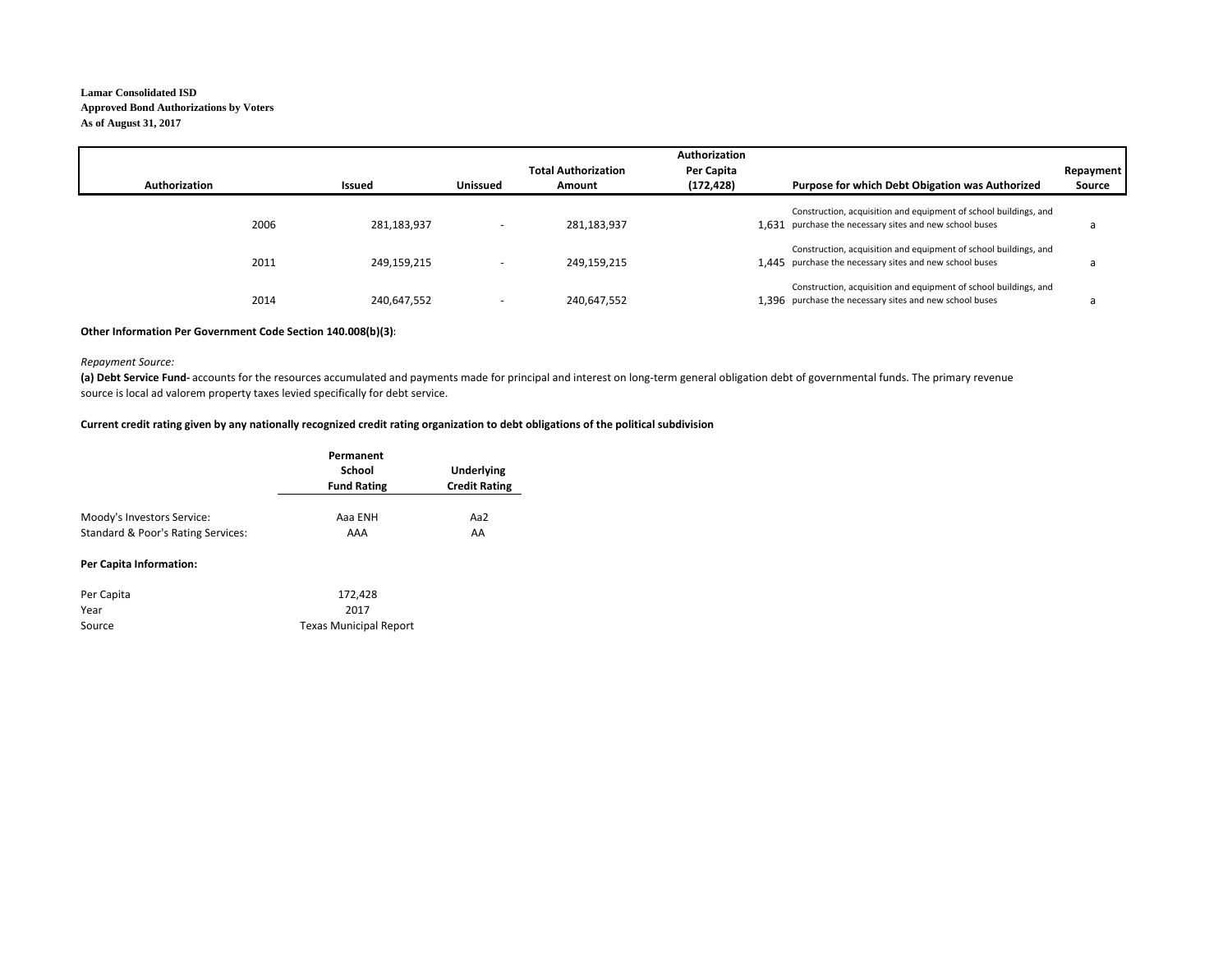# **Lamar Consolidated ISD Combined Principal and Interest Requirement As of August 31, 2017**

| August 31,<br>Principal<br><b>Interest</b><br><b>Totals</b><br>(172, 428)<br>31,889,035<br>2018<br>18,640,000<br>50,529,035<br>293<br>2019<br>23,040,000<br>34,193,341<br>57,233,341<br>332<br>2020<br>25,055,000<br>33,173,829<br>58,228,829<br>338<br>339<br>2021<br>26,465,000<br>32,000,162<br>58,465,162<br>2022<br>27,760,000<br>30,664,939<br>58,424,939<br>339<br>2023<br>29,665,000<br>29,270,400<br>58,935,400<br>342<br>2024<br>344<br>31,390,000<br>27,886,162<br>59,276,162<br>301<br>2025<br>25,335,000<br>26,569,088<br>51,904,088<br>2026<br>21,300,000<br>25,403,213<br>46,703,213<br>271<br>2027<br>22,655,000<br>24,304,338<br>46,959,338<br>272<br>2028<br>23,815,000<br>23, 142, 588<br>46,957,588<br>272<br>2029<br>46,957,163<br>24,975,000<br>21,982,163<br>272<br>2030<br>26,075,000<br>20,885,437<br>46,960,437<br>272<br>272<br>2031<br>27,220,000<br>19,737,512<br>46,957,512<br>2032<br>273<br>28,585,000<br>18,530,000<br>47,115,000<br>2033<br>273<br>29,755,000<br>17,363,193<br>47,118,193<br>2034<br>274<br>31,035,000<br>16,245,150<br>47,280,150<br>2035<br>274<br>32,305,000<br>14,978,200<br>47,283,200<br>274<br>2036<br>47,279,650<br>33,675,000<br>13,604,650<br>220<br>2037<br>25,600,000<br>12,277,575<br>37,877,575<br>220<br>2038<br>26,775,000<br>11,104,050<br>37,879,050<br>2039<br>30,722,175<br>178<br>20,700,000<br>10,022,175<br>2040<br>178<br>21,690,000<br>9,035,325<br>30,725,325<br>2041<br>22,725,000<br>8,001,050<br>30,726,050<br>178<br>2042<br>23,810,000<br>6,916,975<br>30,726,975<br>178<br>2043<br>24,945,000<br>5,780,850<br>30,725,850<br>178<br>2044<br>30,720,175<br>178<br>26,130,000<br>4,590,175<br>2045<br>27,335,000<br>3,384,325<br>30,719,325<br>178<br>2046<br>21,295,000<br>2,345,525<br>23,640,525<br>137<br>2047<br>22,200,000<br>1,442,625<br>23,642,625<br>137<br>2048<br>14,340,000<br>501,200<br>14,841,200<br>86<br>2049<br>32<br>5,360,000<br>107,200<br>5,467,200 | <b>Year Ending</b> | outstanding, as $\sigma$ August 51, 2017, follow. |               |                 | Outstanting<br><b>Debt Per Capita</b> |
|-----------------------------------------------------------------------------------------------------------------------------------------------------------------------------------------------------------------------------------------------------------------------------------------------------------------------------------------------------------------------------------------------------------------------------------------------------------------------------------------------------------------------------------------------------------------------------------------------------------------------------------------------------------------------------------------------------------------------------------------------------------------------------------------------------------------------------------------------------------------------------------------------------------------------------------------------------------------------------------------------------------------------------------------------------------------------------------------------------------------------------------------------------------------------------------------------------------------------------------------------------------------------------------------------------------------------------------------------------------------------------------------------------------------------------------------------------------------------------------------------------------------------------------------------------------------------------------------------------------------------------------------------------------------------------------------------------------------------------------------------------------------------------------------------------------------------------------------------------------------------------------------------------------------------------------------------------------|--------------------|---------------------------------------------------|---------------|-----------------|---------------------------------------|
|                                                                                                                                                                                                                                                                                                                                                                                                                                                                                                                                                                                                                                                                                                                                                                                                                                                                                                                                                                                                                                                                                                                                                                                                                                                                                                                                                                                                                                                                                                                                                                                                                                                                                                                                                                                                                                                                                                                                                           |                    |                                                   |               |                 |                                       |
|                                                                                                                                                                                                                                                                                                                                                                                                                                                                                                                                                                                                                                                                                                                                                                                                                                                                                                                                                                                                                                                                                                                                                                                                                                                                                                                                                                                                                                                                                                                                                                                                                                                                                                                                                                                                                                                                                                                                                           |                    |                                                   |               |                 |                                       |
|                                                                                                                                                                                                                                                                                                                                                                                                                                                                                                                                                                                                                                                                                                                                                                                                                                                                                                                                                                                                                                                                                                                                                                                                                                                                                                                                                                                                                                                                                                                                                                                                                                                                                                                                                                                                                                                                                                                                                           |                    |                                                   |               |                 |                                       |
|                                                                                                                                                                                                                                                                                                                                                                                                                                                                                                                                                                                                                                                                                                                                                                                                                                                                                                                                                                                                                                                                                                                                                                                                                                                                                                                                                                                                                                                                                                                                                                                                                                                                                                                                                                                                                                                                                                                                                           |                    |                                                   |               |                 |                                       |
|                                                                                                                                                                                                                                                                                                                                                                                                                                                                                                                                                                                                                                                                                                                                                                                                                                                                                                                                                                                                                                                                                                                                                                                                                                                                                                                                                                                                                                                                                                                                                                                                                                                                                                                                                                                                                                                                                                                                                           |                    |                                                   |               |                 |                                       |
|                                                                                                                                                                                                                                                                                                                                                                                                                                                                                                                                                                                                                                                                                                                                                                                                                                                                                                                                                                                                                                                                                                                                                                                                                                                                                                                                                                                                                                                                                                                                                                                                                                                                                                                                                                                                                                                                                                                                                           |                    |                                                   |               |                 |                                       |
|                                                                                                                                                                                                                                                                                                                                                                                                                                                                                                                                                                                                                                                                                                                                                                                                                                                                                                                                                                                                                                                                                                                                                                                                                                                                                                                                                                                                                                                                                                                                                                                                                                                                                                                                                                                                                                                                                                                                                           |                    |                                                   |               |                 |                                       |
|                                                                                                                                                                                                                                                                                                                                                                                                                                                                                                                                                                                                                                                                                                                                                                                                                                                                                                                                                                                                                                                                                                                                                                                                                                                                                                                                                                                                                                                                                                                                                                                                                                                                                                                                                                                                                                                                                                                                                           |                    |                                                   |               |                 |                                       |
|                                                                                                                                                                                                                                                                                                                                                                                                                                                                                                                                                                                                                                                                                                                                                                                                                                                                                                                                                                                                                                                                                                                                                                                                                                                                                                                                                                                                                                                                                                                                                                                                                                                                                                                                                                                                                                                                                                                                                           |                    |                                                   |               |                 |                                       |
|                                                                                                                                                                                                                                                                                                                                                                                                                                                                                                                                                                                                                                                                                                                                                                                                                                                                                                                                                                                                                                                                                                                                                                                                                                                                                                                                                                                                                                                                                                                                                                                                                                                                                                                                                                                                                                                                                                                                                           |                    |                                                   |               |                 |                                       |
|                                                                                                                                                                                                                                                                                                                                                                                                                                                                                                                                                                                                                                                                                                                                                                                                                                                                                                                                                                                                                                                                                                                                                                                                                                                                                                                                                                                                                                                                                                                                                                                                                                                                                                                                                                                                                                                                                                                                                           |                    |                                                   |               |                 |                                       |
|                                                                                                                                                                                                                                                                                                                                                                                                                                                                                                                                                                                                                                                                                                                                                                                                                                                                                                                                                                                                                                                                                                                                                                                                                                                                                                                                                                                                                                                                                                                                                                                                                                                                                                                                                                                                                                                                                                                                                           |                    |                                                   |               |                 |                                       |
|                                                                                                                                                                                                                                                                                                                                                                                                                                                                                                                                                                                                                                                                                                                                                                                                                                                                                                                                                                                                                                                                                                                                                                                                                                                                                                                                                                                                                                                                                                                                                                                                                                                                                                                                                                                                                                                                                                                                                           |                    |                                                   |               |                 |                                       |
|                                                                                                                                                                                                                                                                                                                                                                                                                                                                                                                                                                                                                                                                                                                                                                                                                                                                                                                                                                                                                                                                                                                                                                                                                                                                                                                                                                                                                                                                                                                                                                                                                                                                                                                                                                                                                                                                                                                                                           |                    |                                                   |               |                 |                                       |
|                                                                                                                                                                                                                                                                                                                                                                                                                                                                                                                                                                                                                                                                                                                                                                                                                                                                                                                                                                                                                                                                                                                                                                                                                                                                                                                                                                                                                                                                                                                                                                                                                                                                                                                                                                                                                                                                                                                                                           |                    |                                                   |               |                 |                                       |
|                                                                                                                                                                                                                                                                                                                                                                                                                                                                                                                                                                                                                                                                                                                                                                                                                                                                                                                                                                                                                                                                                                                                                                                                                                                                                                                                                                                                                                                                                                                                                                                                                                                                                                                                                                                                                                                                                                                                                           |                    |                                                   |               |                 |                                       |
|                                                                                                                                                                                                                                                                                                                                                                                                                                                                                                                                                                                                                                                                                                                                                                                                                                                                                                                                                                                                                                                                                                                                                                                                                                                                                                                                                                                                                                                                                                                                                                                                                                                                                                                                                                                                                                                                                                                                                           |                    |                                                   |               |                 |                                       |
|                                                                                                                                                                                                                                                                                                                                                                                                                                                                                                                                                                                                                                                                                                                                                                                                                                                                                                                                                                                                                                                                                                                                                                                                                                                                                                                                                                                                                                                                                                                                                                                                                                                                                                                                                                                                                                                                                                                                                           |                    |                                                   |               |                 |                                       |
|                                                                                                                                                                                                                                                                                                                                                                                                                                                                                                                                                                                                                                                                                                                                                                                                                                                                                                                                                                                                                                                                                                                                                                                                                                                                                                                                                                                                                                                                                                                                                                                                                                                                                                                                                                                                                                                                                                                                                           |                    |                                                   |               |                 |                                       |
|                                                                                                                                                                                                                                                                                                                                                                                                                                                                                                                                                                                                                                                                                                                                                                                                                                                                                                                                                                                                                                                                                                                                                                                                                                                                                                                                                                                                                                                                                                                                                                                                                                                                                                                                                                                                                                                                                                                                                           |                    |                                                   |               |                 |                                       |
|                                                                                                                                                                                                                                                                                                                                                                                                                                                                                                                                                                                                                                                                                                                                                                                                                                                                                                                                                                                                                                                                                                                                                                                                                                                                                                                                                                                                                                                                                                                                                                                                                                                                                                                                                                                                                                                                                                                                                           |                    |                                                   |               |                 |                                       |
|                                                                                                                                                                                                                                                                                                                                                                                                                                                                                                                                                                                                                                                                                                                                                                                                                                                                                                                                                                                                                                                                                                                                                                                                                                                                                                                                                                                                                                                                                                                                                                                                                                                                                                                                                                                                                                                                                                                                                           |                    |                                                   |               |                 |                                       |
|                                                                                                                                                                                                                                                                                                                                                                                                                                                                                                                                                                                                                                                                                                                                                                                                                                                                                                                                                                                                                                                                                                                                                                                                                                                                                                                                                                                                                                                                                                                                                                                                                                                                                                                                                                                                                                                                                                                                                           |                    |                                                   |               |                 |                                       |
|                                                                                                                                                                                                                                                                                                                                                                                                                                                                                                                                                                                                                                                                                                                                                                                                                                                                                                                                                                                                                                                                                                                                                                                                                                                                                                                                                                                                                                                                                                                                                                                                                                                                                                                                                                                                                                                                                                                                                           |                    |                                                   |               |                 |                                       |
|                                                                                                                                                                                                                                                                                                                                                                                                                                                                                                                                                                                                                                                                                                                                                                                                                                                                                                                                                                                                                                                                                                                                                                                                                                                                                                                                                                                                                                                                                                                                                                                                                                                                                                                                                                                                                                                                                                                                                           |                    |                                                   |               |                 |                                       |
|                                                                                                                                                                                                                                                                                                                                                                                                                                                                                                                                                                                                                                                                                                                                                                                                                                                                                                                                                                                                                                                                                                                                                                                                                                                                                                                                                                                                                                                                                                                                                                                                                                                                                                                                                                                                                                                                                                                                                           |                    |                                                   |               |                 |                                       |
|                                                                                                                                                                                                                                                                                                                                                                                                                                                                                                                                                                                                                                                                                                                                                                                                                                                                                                                                                                                                                                                                                                                                                                                                                                                                                                                                                                                                                                                                                                                                                                                                                                                                                                                                                                                                                                                                                                                                                           |                    |                                                   |               |                 |                                       |
|                                                                                                                                                                                                                                                                                                                                                                                                                                                                                                                                                                                                                                                                                                                                                                                                                                                                                                                                                                                                                                                                                                                                                                                                                                                                                                                                                                                                                                                                                                                                                                                                                                                                                                                                                                                                                                                                                                                                                           |                    |                                                   |               |                 |                                       |
|                                                                                                                                                                                                                                                                                                                                                                                                                                                                                                                                                                                                                                                                                                                                                                                                                                                                                                                                                                                                                                                                                                                                                                                                                                                                                                                                                                                                                                                                                                                                                                                                                                                                                                                                                                                                                                                                                                                                                           |                    |                                                   |               |                 |                                       |
|                                                                                                                                                                                                                                                                                                                                                                                                                                                                                                                                                                                                                                                                                                                                                                                                                                                                                                                                                                                                                                                                                                                                                                                                                                                                                                                                                                                                                                                                                                                                                                                                                                                                                                                                                                                                                                                                                                                                                           |                    |                                                   |               |                 |                                       |
|                                                                                                                                                                                                                                                                                                                                                                                                                                                                                                                                                                                                                                                                                                                                                                                                                                                                                                                                                                                                                                                                                                                                                                                                                                                                                                                                                                                                                                                                                                                                                                                                                                                                                                                                                                                                                                                                                                                                                           |                    |                                                   |               |                 |                                       |
|                                                                                                                                                                                                                                                                                                                                                                                                                                                                                                                                                                                                                                                                                                                                                                                                                                                                                                                                                                                                                                                                                                                                                                                                                                                                                                                                                                                                                                                                                                                                                                                                                                                                                                                                                                                                                                                                                                                                                           |                    |                                                   |               |                 |                                       |
|                                                                                                                                                                                                                                                                                                                                                                                                                                                                                                                                                                                                                                                                                                                                                                                                                                                                                                                                                                                                                                                                                                                                                                                                                                                                                                                                                                                                                                                                                                                                                                                                                                                                                                                                                                                                                                                                                                                                                           |                    |                                                   |               |                 |                                       |
|                                                                                                                                                                                                                                                                                                                                                                                                                                                                                                                                                                                                                                                                                                                                                                                                                                                                                                                                                                                                                                                                                                                                                                                                                                                                                                                                                                                                                                                                                                                                                                                                                                                                                                                                                                                                                                                                                                                                                           |                    |                                                   |               |                 |                                       |
|                                                                                                                                                                                                                                                                                                                                                                                                                                                                                                                                                                                                                                                                                                                                                                                                                                                                                                                                                                                                                                                                                                                                                                                                                                                                                                                                                                                                                                                                                                                                                                                                                                                                                                                                                                                                                                                                                                                                                           |                    | \$791,650,000                                     | \$537,332,450 | \$1,328,982,450 | $\mathsf{\$}$<br>7,707                |

Annual requirements to amortize all bonded long-term debt outstanding, as of August 31, 2017, follow: **Outstanding**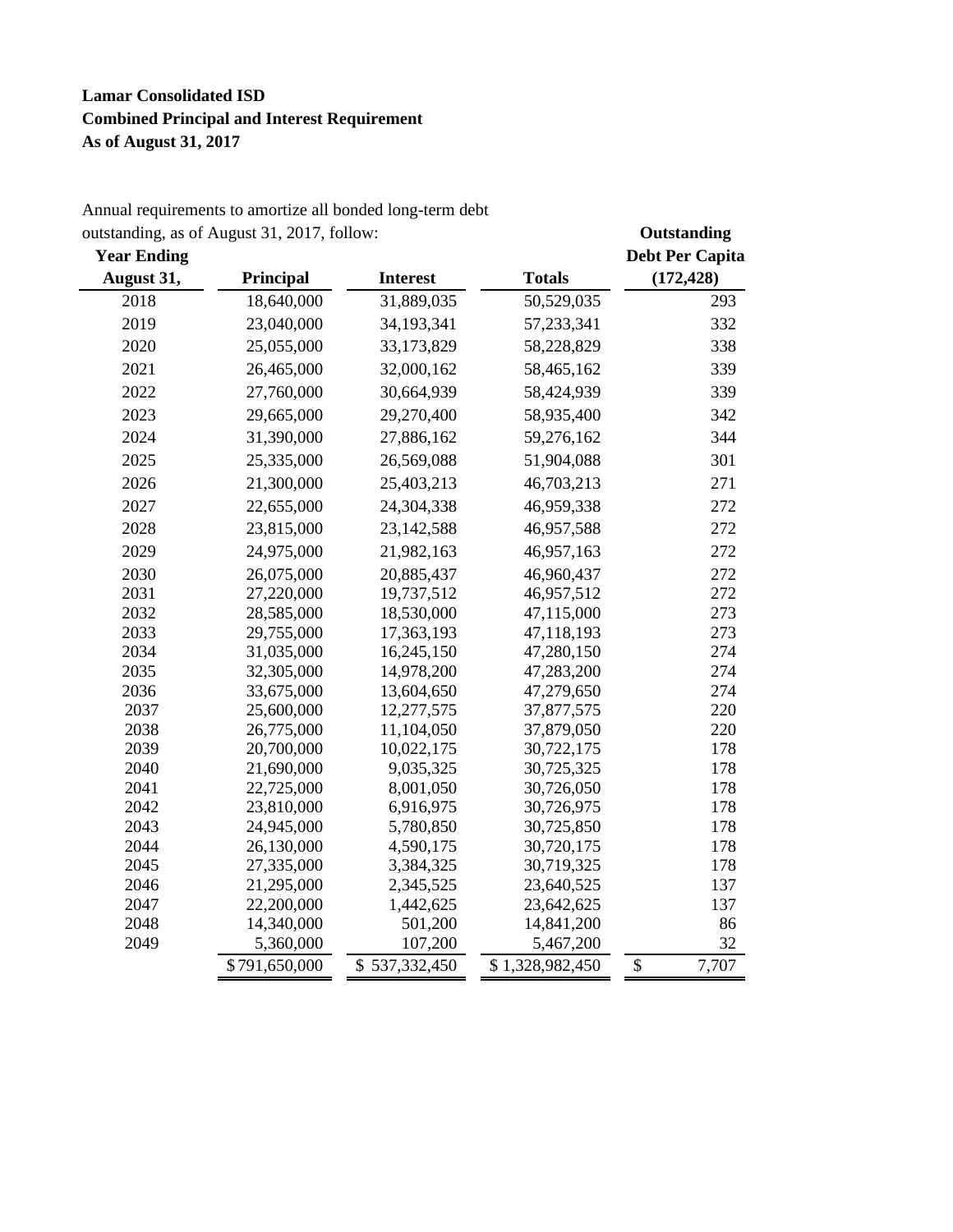# **Lamar Consolidated ISD Bond Status By Series As of August 31, 2017**

| <b>Series</b>                                                 | <b>Amounts</b><br>Original<br>Issue* | <b>Spent</b>      |                   |
|---------------------------------------------------------------|--------------------------------------|-------------------|-------------------|
|                                                               |                                      |                   |                   |
| Unlimited Tax Schoolhouse Bonds<br>Series 2007                | 150,000,000                          | 148,772,768       | 1,227,232         |
| Unlimited Tax Schoolhouse & Refunding Bonds<br>Series 2008    | 131,183,937                          | 130,206,620       | 977,317           |
| Unlimited Tax Schoolhouse and Refunding Bonds<br>Series 2012A | 110,000,000                          | 101,075,740       | 8,924,260         |
| Variable Rate Unlimited Tax<br>Series 2014A                   | 90,000,000                           | 89,999,999        | 1                 |
| Unlimited Tax Schoolhouse Bonds<br>Series 2014B               | 49,159,215                           | 46,902,499        | 2,256,716         |
| <b>Unlimited Tax Schoolhouse Bonds</b><br>Series 2015         | 145,600,000                          | 73,935,520        | 71,664,480        |
| <b>Unlimited Tax Schoolhouse Bonds</b><br>Series 2017         | 95,047,552                           | 802,040           | 94,245,512        |
|                                                               | 770,990,704<br>\$                    | 591,695,186<br>\$ | 179,295,518<br>\$ |

\* Refunding Bonds are not included in this schedule

\*\* Includes investment earnings remaining unspent and/or pending transfer to the Debt Service Fund at 8/31/2017.